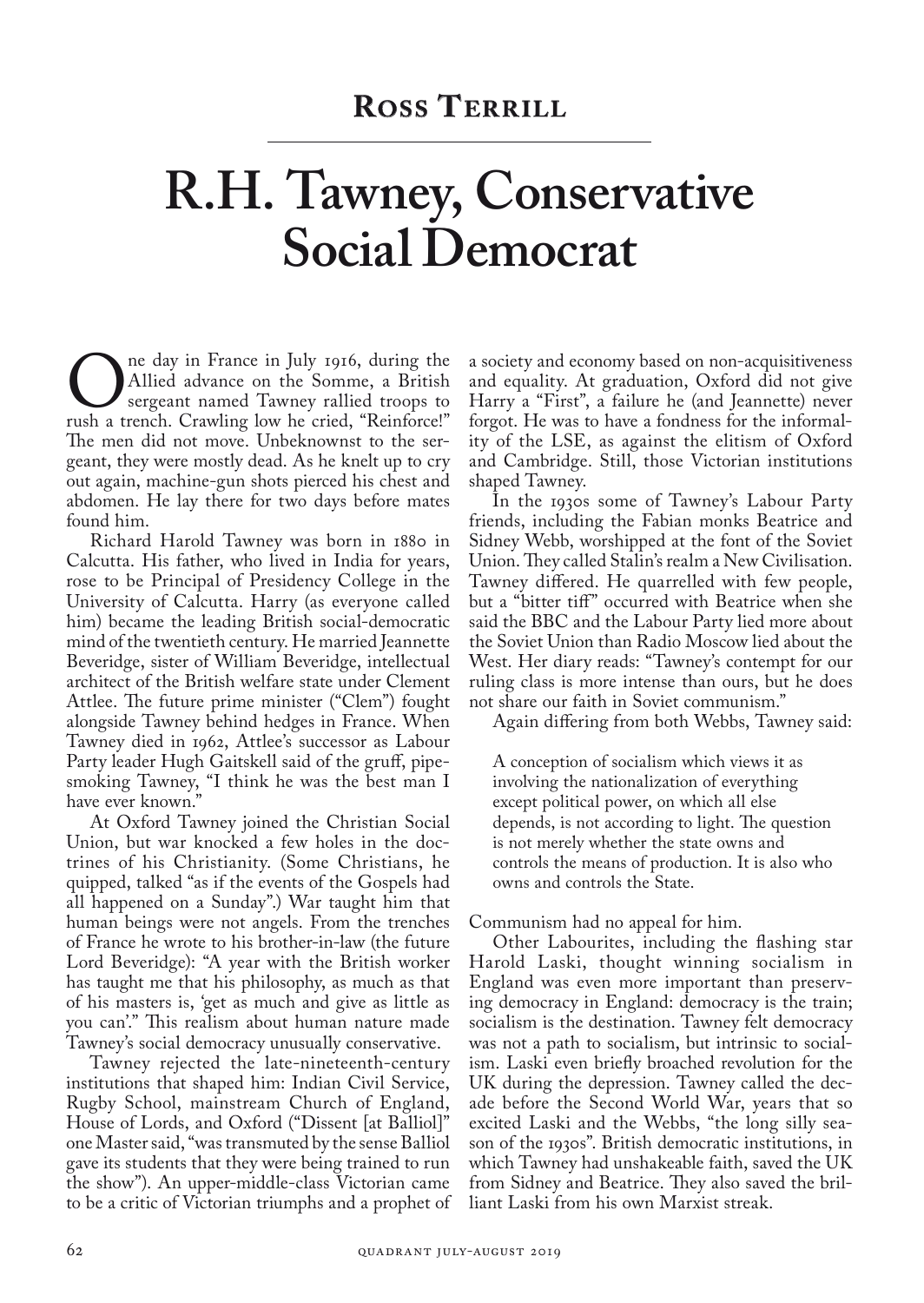Tawney's diary looked back on the horror in France when 820 British soldiers attacked: "We lost 450 men that day and by two days later we had 54 left." Tawney laconically added: "I suppose it's worth it." If the horror of war was to be ended, he concluded, the horror of industrial injustice in UK must be ended. So, the war also taught Tawney the indivisibility of English society and the battles in the French countryside. "War is not the reversal of the habits and ideals we cultivate in peace," he wrote. "It is their concentration." This seemed dubious. British officers at the Somme, haughty perhaps, were not an equivalent to greedy coal mine owners in Wales.

"It is very nice to be at home again," he told his diary in 1917. "Yet am I at home?" He wondered if British soldiers had not "slaved for Rachel" only to return and "live for Leah". (In the Bible, on Rachel's wedding night, Rachel and Leah's tricky father substitutes the dull Leah for the desirable Rachel.)

As the war continued, Tawney wrote an essay to his countrymen from an army hospital bed in

Oxford: "Every inch that you yield to your baser selves, to hatred, to the materialism that waits on spiritual exhaustion, is added to the deadly space across which the Army must drag itself to its goal and to yours." These words suited Tawney's times, but seem over-dramatic today. Overall, we may adapt Balfour's remark, that Gladstone was a Tory in everything except essentials: Tawney was a Victorian in everything except essentials.

Tawney *did* things constantly, as well as write things, and he influ-

enced people around him through his character. They called him a good man. Often, this meant they concluded socialism was worth a try. One worker in a tutorial class Tawney taught in north England eventually became editor of the *Manchester Guardian*. Looking back, he said, "Tawney made me."

**K** ingsley Martin, editor of *New Statesman*, said<br>hook called *The Acquisitive Society* and Mrs Tawney book called *The Acquisitive Society* and Mrs Tawney illustrated it." Harry would reach for a book and find Jeannette had sold it. He gave money quietly to friends in need, but his wife had to pester her brother for money. "Thanks so much for saying you'd contribute to a new fur coat," ran one note to Beveridge. "Why don't you add it to the wireless account?" Tawney left most of his modest funds to the Workers Education Society.

The marriage did not seem ideal. For two years Jeannette had turned down Harry's entreaties. "I half-hoped that you'd see my weaknesses and scorn me but I fear you won't so goodbye for the present." Both were upper-middle-class, but Jeannette selfconsciously so, while Harry took maximum pains to ignore class status. "All I can give you is friendship," she wrote, "a sorry substitute but I can do no more." Indeed, she gave him rich friendship. But another letter soon declared: "I know I don't love you now and honestly don't feel I ever shall."

But they went ahead. From the start Tawney defined their marriage as a "feeling that we belong to a cause and are members of an army". There were no children. It was a marriage, perhaps naturally, more of the Victorian era, or the barricades, than of the routinised mid-twentieth century.

 $\bf M$  That do I mean by a conservative social democrat? The highest political value for Tawney was self-fulfilment of the individual. When he grew to maturity in the early twentieth century, that ful-

filment seemed blocked by lack of female voting, economic inequality, British snobbism, and low educational opportunity for working people. Hence, Tawney concluded, the individual at that time must look leftward to social democracy.

Tawney, in his influential book *Equality*, wanted equality only at the starting line, not equality also at the finish. That kept him from leftwing socialism. Later, the memoryless "resistance" Left made him shake his head. "Discontent is common," he said. "It cooks nobody's

dinner." He judged the greatest sin of the Left "in our century" was to slight the opinions of ordinary people. And that's just what leftists in the USA, UK, Australia and other democracies do today.

Tawney defined the ordinary man as a mythical Henry Dubb: "The common, courageous, goodhearted, patient fool—who is worth, except to his modest self, nine-tenths of the gentilities, notabilities, intellectual, cultural and ethical eminences put together." The goal for Tawney was the flowering of Henry Dubb. Anything else—nationalisation, fiveyear plans, national minimum wage—was method, to be measured by the goal. Society should be organised so that "all its members may be equally enabled to make the best of such powers as they possess". Today, this may happen as much in the Walmart Corporation as within Harvard University.

Surprising some, Tawney smiled upon Elizabethan society. The first Queen Elizabeth's

*"Discontent is common," he said. "It cooks nobody's dinner." He judged the greatest sin of the Left "in our century" was to slight the opinions of ordinary people.*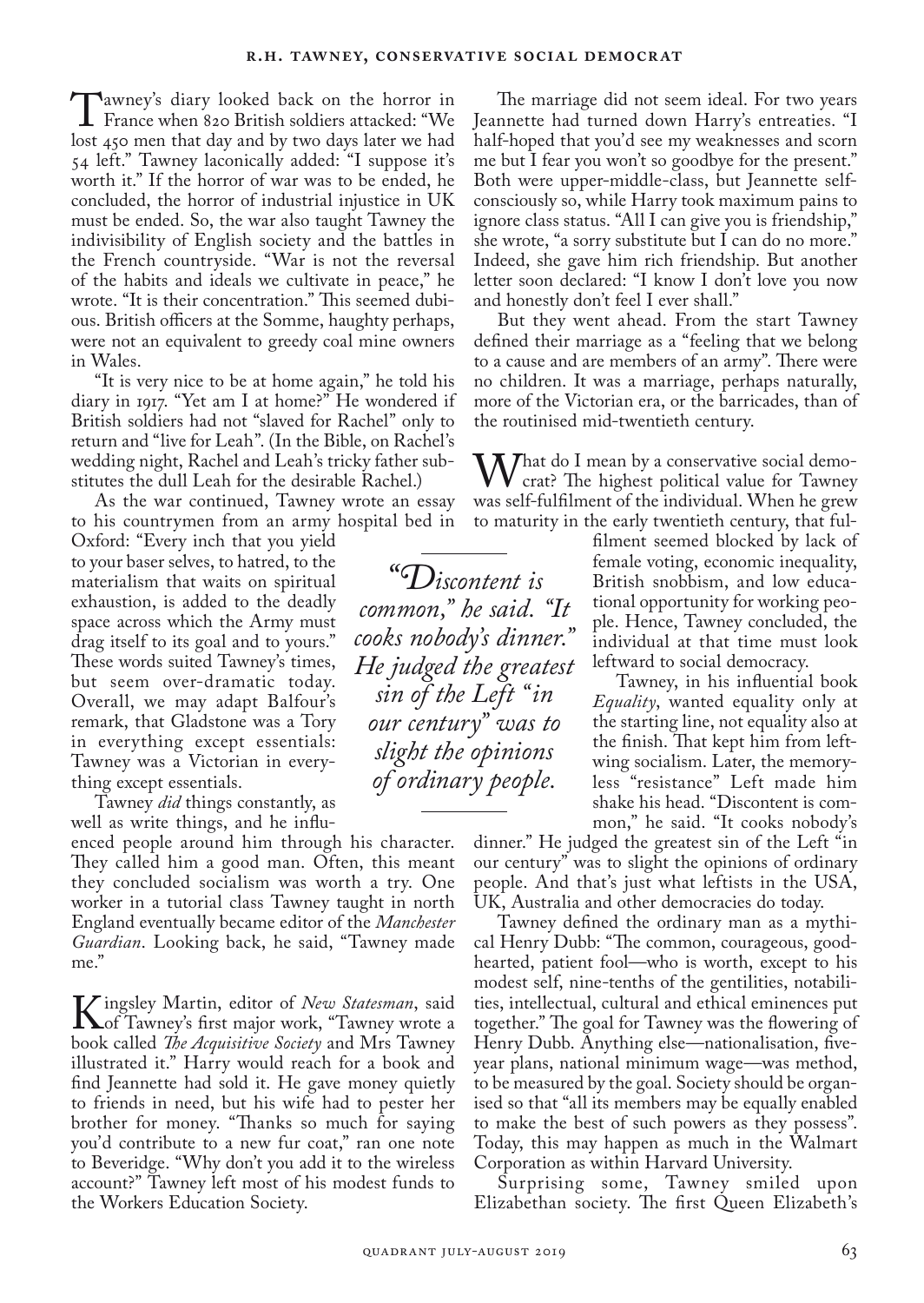reign displayed a "loosely-knit, decentralised" England and "an outlook on life that was surprisingly homogeneous". Attractively, in this sixteenthcentury society "most men worked for themselves, not for a master". There seemed to Tawney to be a common culture, not seen before or after until Attlee's rule. He detected a "genial, passionate vulgarity". With a swipe at the Victorians, he said, "Whatever the crimes of the Elizabethans, respectability was not among them."

Tawney enjoyed a story his close friend William Temple told of a visitor to whom he politely said, "Take a chair, Mr Jones." Said the visitor, "Mr Montague-Jones, if you please." The Archbishop beamed. "Indeed? Take two chairs." Tawney disliked the love of money and hoped for an England free of snobbery. Whether or not these were political goals, Tawney judged them signs of his moral socialism.

Like others in the history of the Left, Tawney urged socialism for ailments not really political. "If men are to respect each other for what they are," he said, "they must cease to respect each other for what they own." Transcending politics, he criticised the "reverence for riches which is the hereditary disease of the English nation". Candidly, he said: "When their masters are off their backs, they [the working class] will still have to choose between less and more wealth and less and more civilisation." So much, today, for Bill Shorten's soak-the-rich policies, and the American Left's greedy push for an ever higher minimum wage, without weighing the public good. Tawney's crowning idea was fellowship because only in community is the individual fulfilled, whether she was rich or not.

At a Balliol summer school for workers that young Tawney organised, the College Master showed coal-miners around. Said one miner: "This is the sort of place my mates and I are going to smash." Responded the Master: "Look, let me show you round and tell you its history. You'll be able to smash it so much better, once you know." Fellowship, Tawney believed, was what England would have if class divisions like this disappeared.

Today, leftists no longer stand for the individual, and rightists no longer oppress workers in factory and office. "The man who employs governs," Tawney claimed. That was often true in the early twentieth century. But later it was much less true.

Social democracy had won major successes by<br>Tawney's death in 1962, and he was not one to tilt<br>at windmills. In the 1950s young leftists came to his at windmills. In the 1950s young leftists came to his long-time home in Mecklenburg Square, London, to argue that workers were little better off than fifty years earlier. Tawney was annoyed. He told them

about Manchester when he grew up: families had fewer shoes than children, so each child would wait his turn to put on the shoes and leave the house. The young radicals stared blankly when Tawney told them education in the WEA had been directed at the spirit, not only or mainly at the mind.

The playwright John Osborne explained why Tawney's romance with British workers had to end:

The trouble is that history has rather pulled the carpet out from under the working class. If anything takes over it will be technology, not the working class. And student power is a very factitious thing. It always seems to me that "What am I" is a much more interesting question than "What are we", but now they're all "we-ing" all over the place. And acting as groups, which I find both uninteresting and ugly.

Prescient words for 1968, when Osborne spoke them to the *Observer* in London. He implies that "Me Too" and "Black Lives Matter" are tribal cries.

Twenty years after Tawney's death, in China of all places, a free market lifting all boats proved better for rich and poor alike than a governmentplanned economy. Oddly, the success of right-wing economic policies in Beijing (alas, not its political policies) undermined the arguments of social democrats against conservatives in Europe. Tawney was a Victorian in everything but essentials. Those essentials put him on the Left for decades. In his last years, essential trends were surely pushing him to the Right.

Today, Tawney would support many conservative policies: Jack Kemp's empowerment idea, charter schools, resistance to big unions, less control of small businesses to let them flourish. As for the crown jewel of nationalisation, the Left in the UK and Australia considers it a closed episode.

Tawney thought Henry Dubb had a lean existence in the Soviet Union. Asked to sign a petition for Britain's nuclear disarmament in the late 1950s, Tawney demurred: "Unilateral disarmament would not only be the death of British Socialism, but would also greatly *increase* the probability of atomic war." By this time Tawney was often unhappy with the Labour Party.

During the last election campaign of his lifetime in 1959, a young Labour volunteer reported back to the party office after knocking on Tawney's door at 21 Mecklenburg Square:

Crumby old boy at number 21. I asked him, very politely, if he was Labour. He said he was Socialist. I kept asking if he was Labour and he kept saying he was Socialist. Then I put